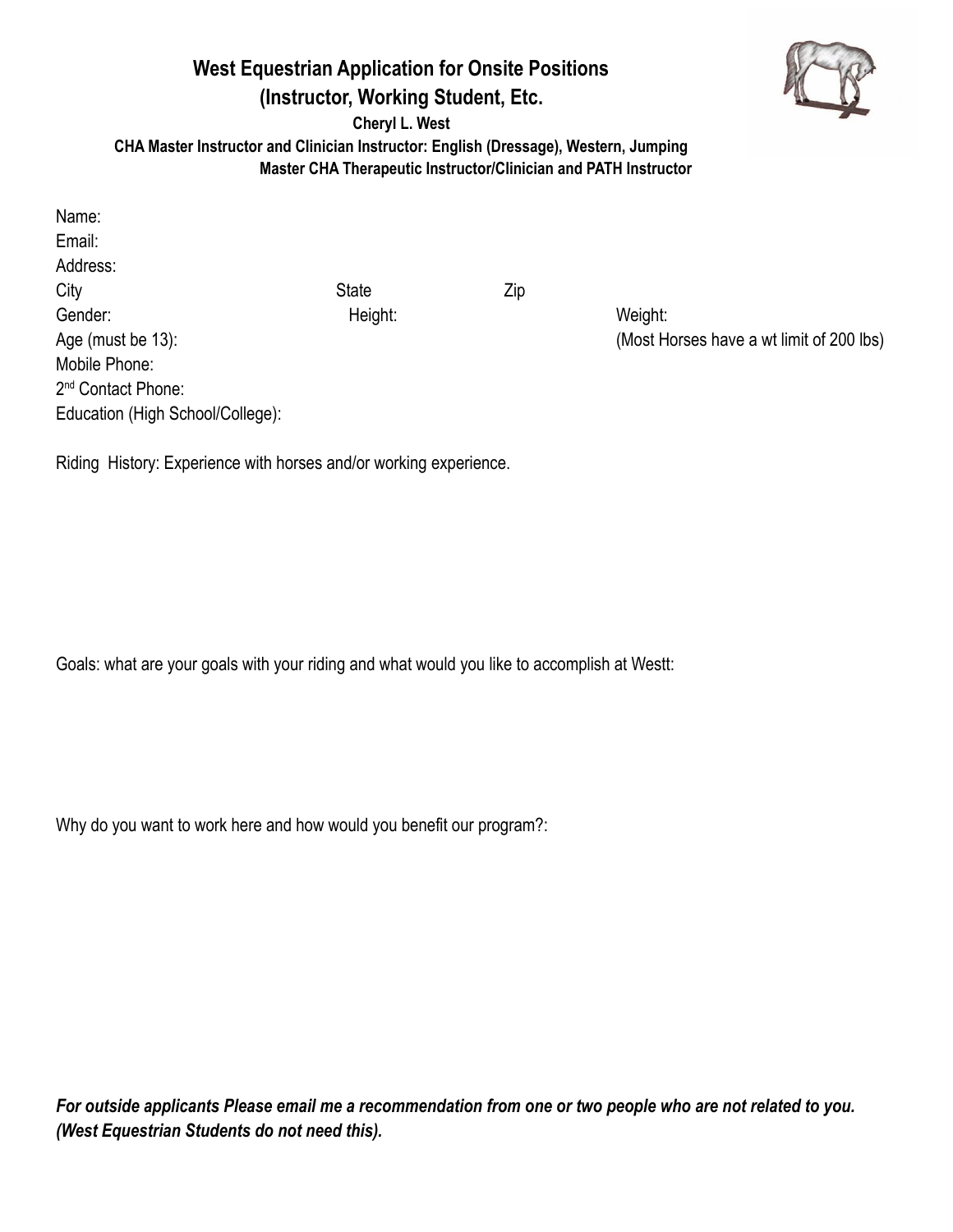WORKING STUDENTS: In addition to lessons. you must maintain your weekly lesson to qualify for this program unless you have been granted exemption.

Position duties: Feeding, care, mucking, and watering of horses. Assisting in maintenance and care of facilities.Training assistance including lunging horses, (will be instructed in the german style), bathing, warming up and cooling down of horses. Grooming, Saddling, bridling for lesson program and horses in training for Cheryl West. Education in horse management, riding styles, operations, lesson instructor program if desired.

This position is a privilege. We expect you to treat it like a job, as you will be compensated in lessons similarly. Time management, self initiative, hard work, promptness, and politeness are expected. You will be expected to work without supervision at times, and to be honest with your work and reports of it. There is usually an assigned instructor and a senior working student. You will be expected to respect them as you would Owner Cheryl West. Lack of honesty, tardiness, excessive failure to show, disrespect or lack ability to meet the above is cause for immediate dismissal from the program. There is often a waiting list, so please let us know if this is not for you so others can have the opportunity.

To participate in this program, it is required to be prepared for the riding every session.

## You will be expected to work a minimum of 5 up to 7 hours. This does not include preparing, riding, **or caring for your lesson horse.**

- Boots with a half inch heel are required. Safety stirrups are provided.
- Full length pants are *required to ride.* No shorts. Shorts can be used for chores.
- No spaghetti straps or thin tank tops which create a safety hazard. Tank tops need to be 2 inch wide and allowed only when above 85 degrees.
- Helmets are required for **ALL** students and are provided. You may purchase your own but they must be ASTM-SEI (Safety Institute) approved for equestrian activities. They must be within the 5 year expiration of mfg date.
- Long hair must be tied back, with ties positioned low so as not to interfere with helmet fit and chores.
- You must present a professional image, so no rude tshirts etc.

Barn Rules:

- **1. Be aware when walking directly behind the horse. Keep a hand on horse. Be aware of the horse's head in case of nipping.**
- **2. Do not overtighten cinches, which leads to nipping.**
- **3. Do not run, yell, scream or jump suddenly at a horse. Sudden and fast movements may cause a horse to startle and react causing injury.**
- **4. Do not jerk on the reins. Jerking may cause rearing or movements that may cause loss of balance.**
- **5. Do not allow the horse to run or trot without permission from instructor, or instructor's direction. Pay Attention**
- **6. Keep all gates closed. If in doubt close it!**
- **7. Tie only to designated poles. Do not tie to rails, fences etc.**
- **8. Only go into horse pens with permission from instructor. We need to know where you are at all times.**
- **9. No one under 18 may ride without an onsite designated instructor or adult. Property owner must be notified.**

### *I have read and understand the above statements, and I am in agreement. (Parent please ensure student reads this).*

*\_\_\_\_\_\_\_\_\_\_\_\_\_\_\_\_\_\_\_\_\_\_\_\_\_\_\_\_\_\_\_\_\_\_ \_\_\_\_\_\_\_\_\_\_\_\_\_\_\_\_\_\_\_\_\_\_\_\_\_\_ \_\_\_\_\_\_\_\_\_\_\_\_\_\_\_\_\_*